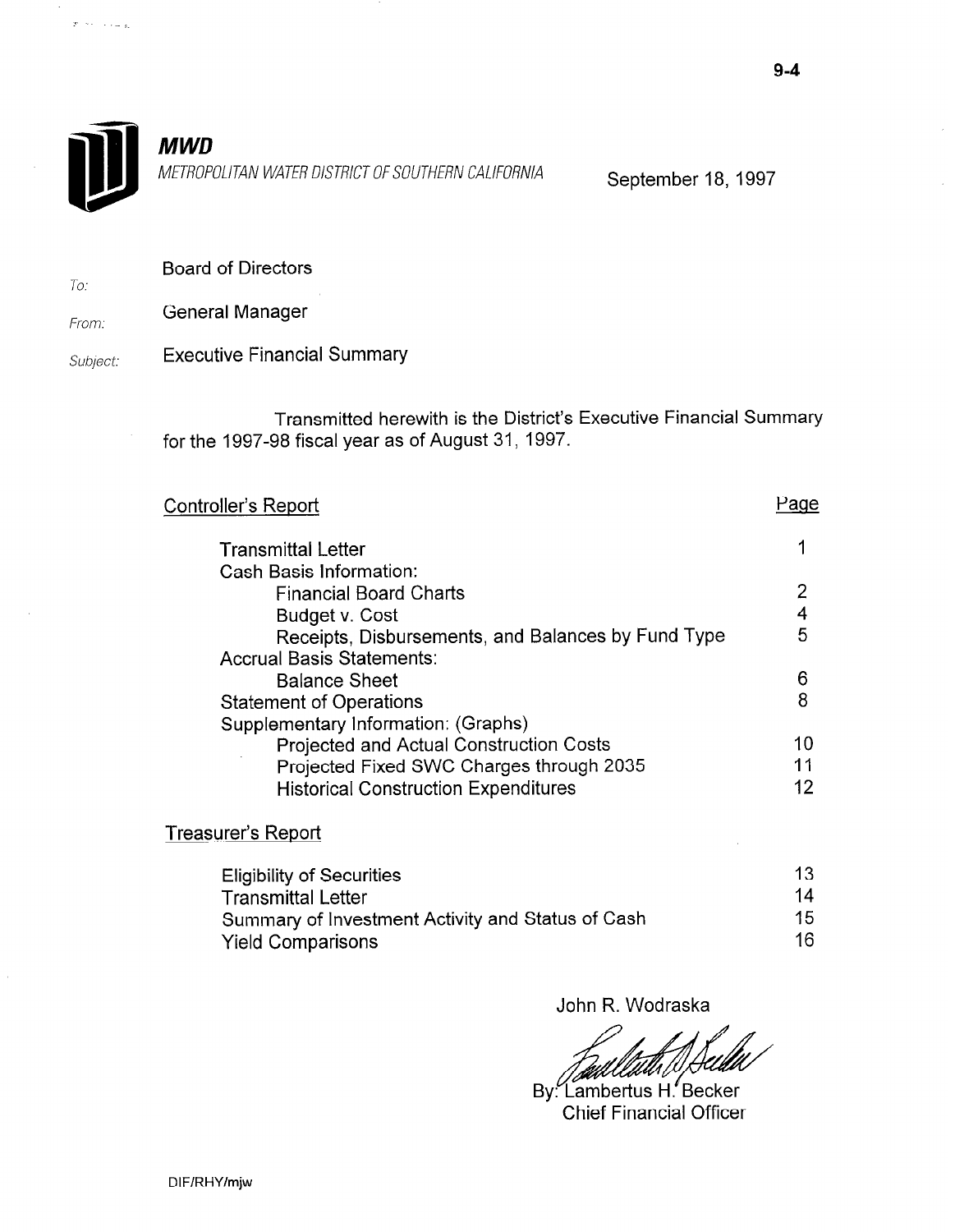

METROPOLITAN WATER DISTRICT OF SOUTHERN CALIFORNIA September 18, 1997

- To: Board of Directors
- From: General Manager
- Subject: Executive Financial Summary

Transmitted'herewith is the Monthly Financial Summary as of August 31, 1997. Included in the report are the following statements.

- Financial Board Charts
- **•** Budget v. Cost Report
- Statement of Receipts, Disbursements, and Balances by Fund
- **•** Balance Sheet
- **•** Statement of Operations--Accrual Basis
- 0 Supplementary Information

There were no appropriations closed in the month of August 1997.

David JunClar

David I. Furukawa

Encl.

DIF/RHY/mjw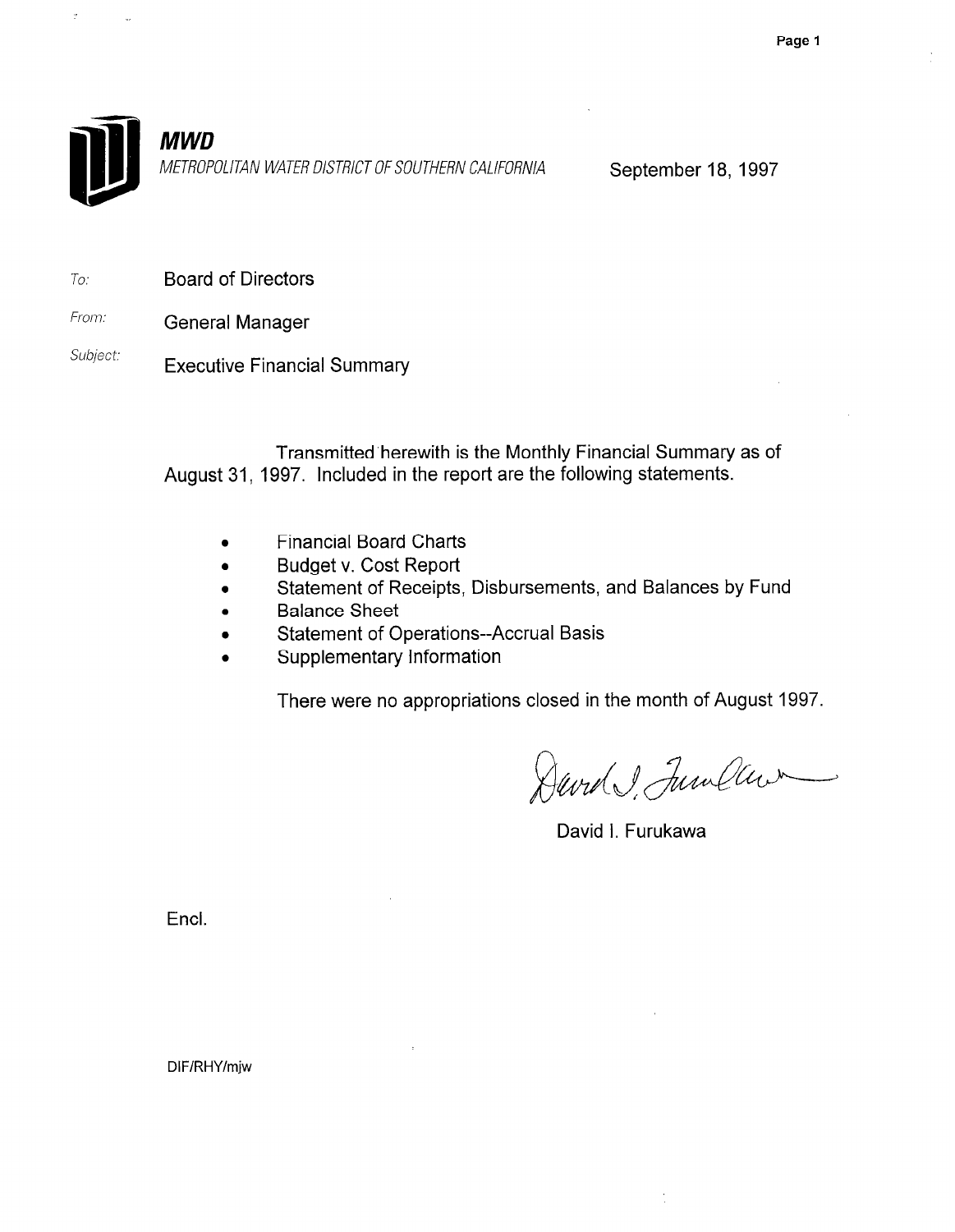Page 2



JUL AUG SEP OCT NOV DEC JAN FEB MAR APR MAY JUNE DEC JAN<br>1997198

 $\mathbf{o}$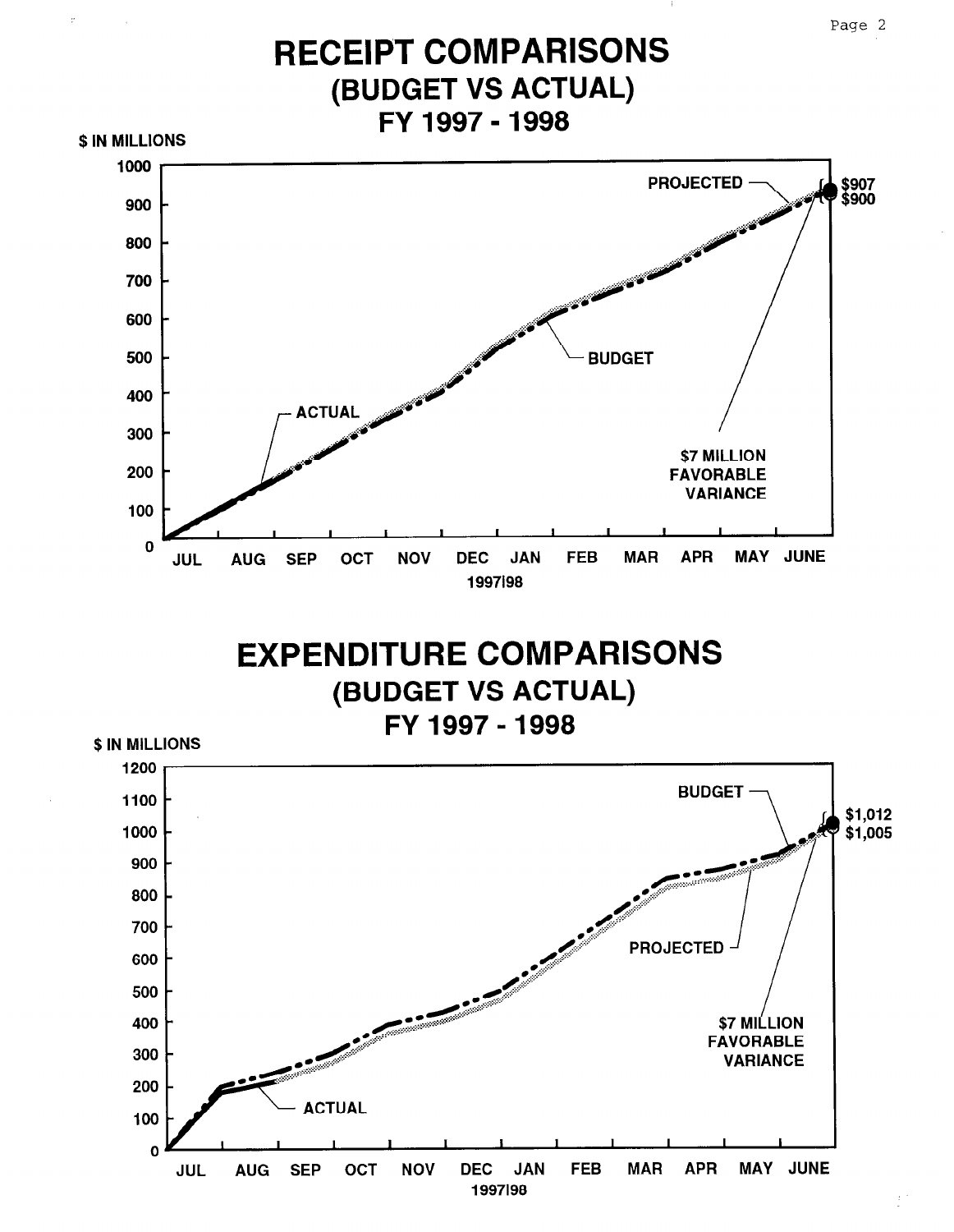# APPROPRIATIONS APPROVED TO DATE AND CONSTRUCTION FUNDS BALANCE AS OF AUGUST 31,1997

 $\frac{1}{2}$ 



CASH AND INVESTMENTS AS OF AUGUST 31,1997

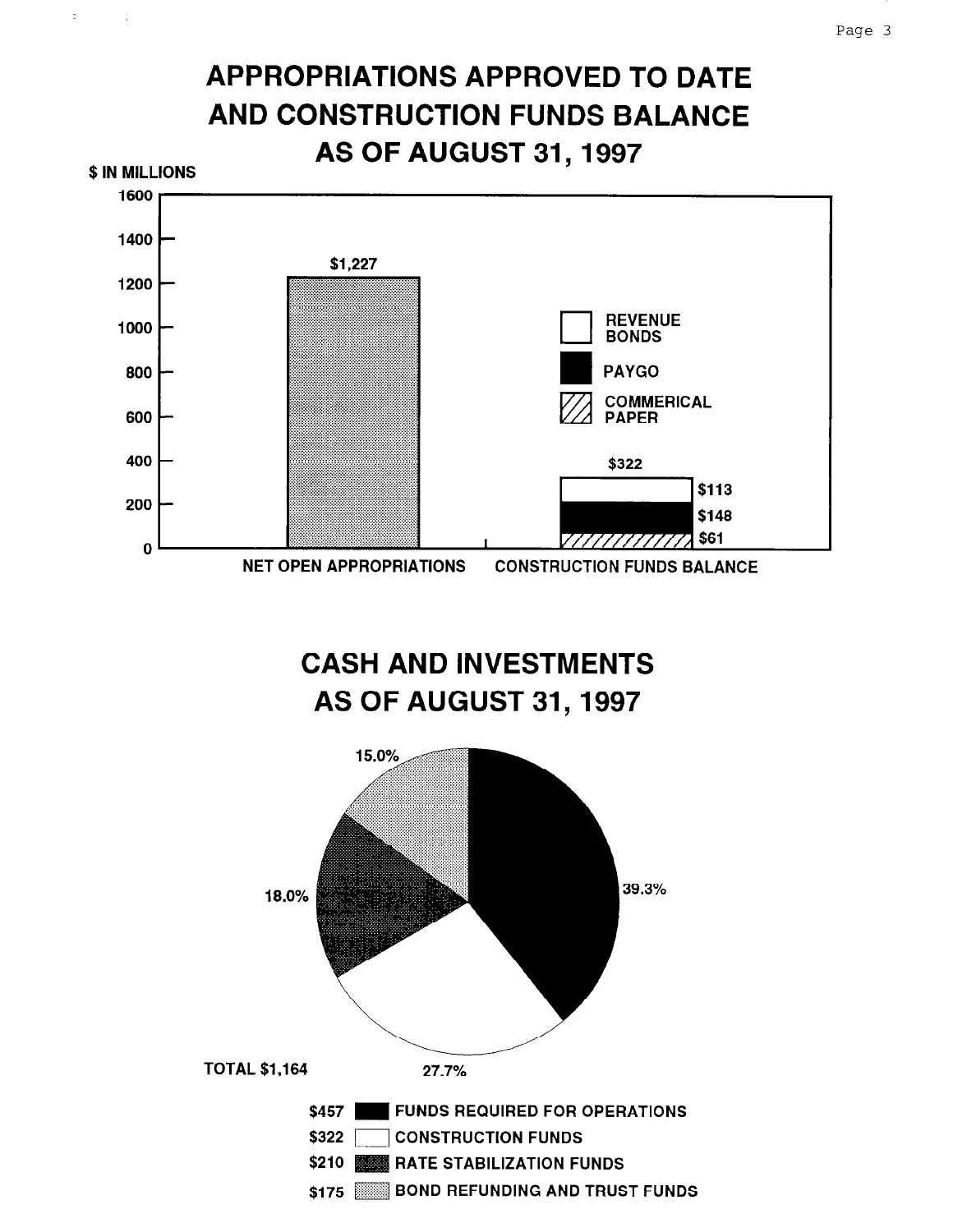Page 4

## BUDGET VS. COST REPORT JULY 1,1997 to AUGUST 31,1997 CASH BASIS ( \$ in Thousands )

| <b>FISCAL YEAR 1997-98</b>                                                                                                              |               | <b>ANNUAL</b><br><b>BUDGET</b>     |      | <b>BUDGET</b><br><b>THROUGH</b><br><b>AUG. 1997</b> |      | <b>ACTUAL</b><br><b>THROUGH</b><br><b>AUG. 1997</b> |                | <b>VARIANCE</b><br><b>DOLLARS</b> | <b>PERCENT</b>                | (a)<br>X-REF. |
|-----------------------------------------------------------------------------------------------------------------------------------------|---------------|------------------------------------|------|-----------------------------------------------------|------|-----------------------------------------------------|----------------|-----------------------------------|-------------------------------|---------------|
| <b>SOURCES OF FUNDS</b>                                                                                                                 |               |                                    |      |                                                     |      |                                                     |                |                                   |                               |               |
| <b>RECEIPTS</b>                                                                                                                         |               |                                    |      |                                                     |      |                                                     |                |                                   |                               |               |
| <b>WATER SALES</b>                                                                                                                      | s             | 676,600 \$                         |      | 128,500 \$                                          |      | 130,485                                             | \$             | 1,985                             | 1.5%                          |               |
| <b>TAXES</b>                                                                                                                            | s             | 84,272 \$                          |      | 4,827 \$                                            |      | 5,607                                               | \$             | 780                               | 16.2%                         |               |
| READINESS-TO-SERVE CHARGES                                                                                                              | \$            | 76,050 \$                          |      | $3,217$ \$                                          |      | 6,176                                               | \$             | 2,959                             | 92.0%                         |               |
| <b>INTEREST ON INVESTMENTS</b>                                                                                                          | \$            | 44,277 \$                          |      | $7.932$ \$                                          |      | 8,354                                               | \$             | 422                               | 5.3%                          |               |
| POWER RECOVERY AND MISCELLANEOUS                                                                                                        | \$            | 15,684 \$                          |      | $3,844$ \$                                          |      | 3,832                                               | \$             | (12)                              | -0.3%                         |               |
| <b>BUSINESS DEVELOPMENT</b>                                                                                                             | \$            | $3,545$ \$                         |      | 533 \$                                              |      |                                                     | \$             | (533)                             | $-100.0%$                     |               |
| TOTAL RECEIPTS                                                                                                                          | \$            | 900,428                            | - \$ | 148,853                                             | -\$  | 154,454                                             | \$             | 5,601                             | 3.8%                          |               |
| USE OF STABILIZATION FUNDS (b)<br>USE OF PRIOR YEAR PAYG FUNDS<br>USE OF DEBT PROCEEDS FOR CONSTRUCTION                                 | \$<br>s<br>S  | 72,955<br>50,000 \$<br>496,834     | \$   | $25,654$ \$<br>92,622                               | S    | 12,153<br>75,311                                    | \$<br>\$       | (13,501)<br>(17, 311)             | -52.6%<br>$-18.7%$            |               |
| <b>TOTAL SOURCES OF FUNDS</b>                                                                                                           |               | \$1,520,218 \$                     |      | 267,128 \$                                          |      | 241,918                                             | \$             | (25, 210)                         | $-9.4%$                       |               |
| <b>USES OF FUNDS</b>                                                                                                                    |               |                                    |      |                                                     |      |                                                     |                |                                   |                               |               |
| <b>EXPENDITURES</b>                                                                                                                     |               |                                    |      |                                                     |      |                                                     |                |                                   |                               |               |
| STATE WATER CONTRACT                                                                                                                    | s             | 288,320 \$                         |      | 87,269 \$                                           |      | 80,081                                              | \$             | 7,188                             | 8.2%                          |               |
| WATER TRANSFERS \ OPTIONS                                                                                                               | \$            | 21,800 \$                          |      | $1,713$ \$                                          |      | 1,713                                               | \$             |                                   | 0.0%                          |               |
| <b>COLORADO RIVER SUPPLIES</b>                                                                                                          | \$            | 28,691 \$                          |      | 4,236 \$                                            |      | 4,371                                               | \$             | (135)                             | $-3.2%$                       |               |
| MWD CAPITAL CONSTRUCTION FINANCING PROGRAM<br><b>DEBT SERVICE</b><br><b>PAYG FUND CONSTRUCTION</b><br>HEADQUARTERS BUILDING & OTHER (c) | \$<br>\$<br>s | 204,571 \$<br>140,000<br>54,437 \$ | \$   | 70,534 \$<br>25,654 \$<br>$9,073$ \$                |      | 71,995<br>12,153<br>3,247                           | \$<br>\$<br>\$ | (1,461)<br>13,501<br>5,826        | $-2.1%$<br>52.6%<br>$-100.0%$ |               |
| MWD O&M and OPERATING EQUIPMENT                                                                                                         | \$            | 223,616 \$                         |      | 34,848 \$                                           |      | 31,001                                              | \$             | 3,847                             | 11.0%                         |               |
| <b>BUSINESS DEVELOPMENT</b>                                                                                                             | s             | 3,255 \$                           |      | 489 -                                               | - \$ |                                                     | \$             | 489                               | 100.0%                        |               |
| PERS UNFUNDED LIABILITY PAYMENT                                                                                                         | 5             | $32,000$ \$                        |      |                                                     | - \$ |                                                     | \$             | $\blacksquare$                    | 0.0%                          |               |
| LOCAL RESOURCES PROGRAM - NET<br><b>SUBTOTAL</b>                                                                                        | s<br>S.       | $15,193$ \$<br>$1,011,883$ \$      |      | $2,284$ \$                                          |      | 3,406                                               | \$             | (1, 122)                          | $-49.1%$                      |               |
| DEBT-FINANCED CONSTRUCTION EXPENDITURES                                                                                                 | \$            | 496,834 \$                         |      | $236,100$ \$<br>$92,622$ \$                         |      | 207,967                                             | `S<br>\$       | 28,133                            |                               |               |
| TOTAL EXPENDITURES                                                                                                                      |               | $$1,508,717$ \$                    |      | 328,721                                             | s.   | 75,311<br>283,278                                   | \$             | 17,311<br>45,443                  | 18.7%<br>13.8%                |               |
| WATER TRANSFER DEPOSITS (d)<br>ADJUSTMENTS IN RESERVES (b)                                                                              | \$<br>\$      | 2,200<br>9,301                     |      | $\blacksquare$                                      |      |                                                     |                | ۰                                 | $\blacksquare$<br>۰           |               |
| <b>TOTAL USE OF FUNDS</b>                                                                                                               |               | \$1,520,218 \$                     |      | 328,721 \$                                          |      | 283,278                                             | \$             | 45,443                            | 13.8%                         |               |
| Net Sources / (Uses) of Funds                                                                                                           | \$            |                                    | 0\$  | $(61,593)$ \$                                       |      | $(41,360)$ \$                                       |                | 20,233                            | 32.8%                         |               |

Note: Trust Account Transactions are not reflected in this report. Minor differences are due to rounding.

( a ) Variance explanations are provided on a quarterly basis.

( b ) Actual amounts to be determined at end of fiscal year.

( c ) Other includes cash activity in the General Fund for reimbursable projects.

( d ) Deposit to the Water Transfer Fund during the fiscal year net of expenditures.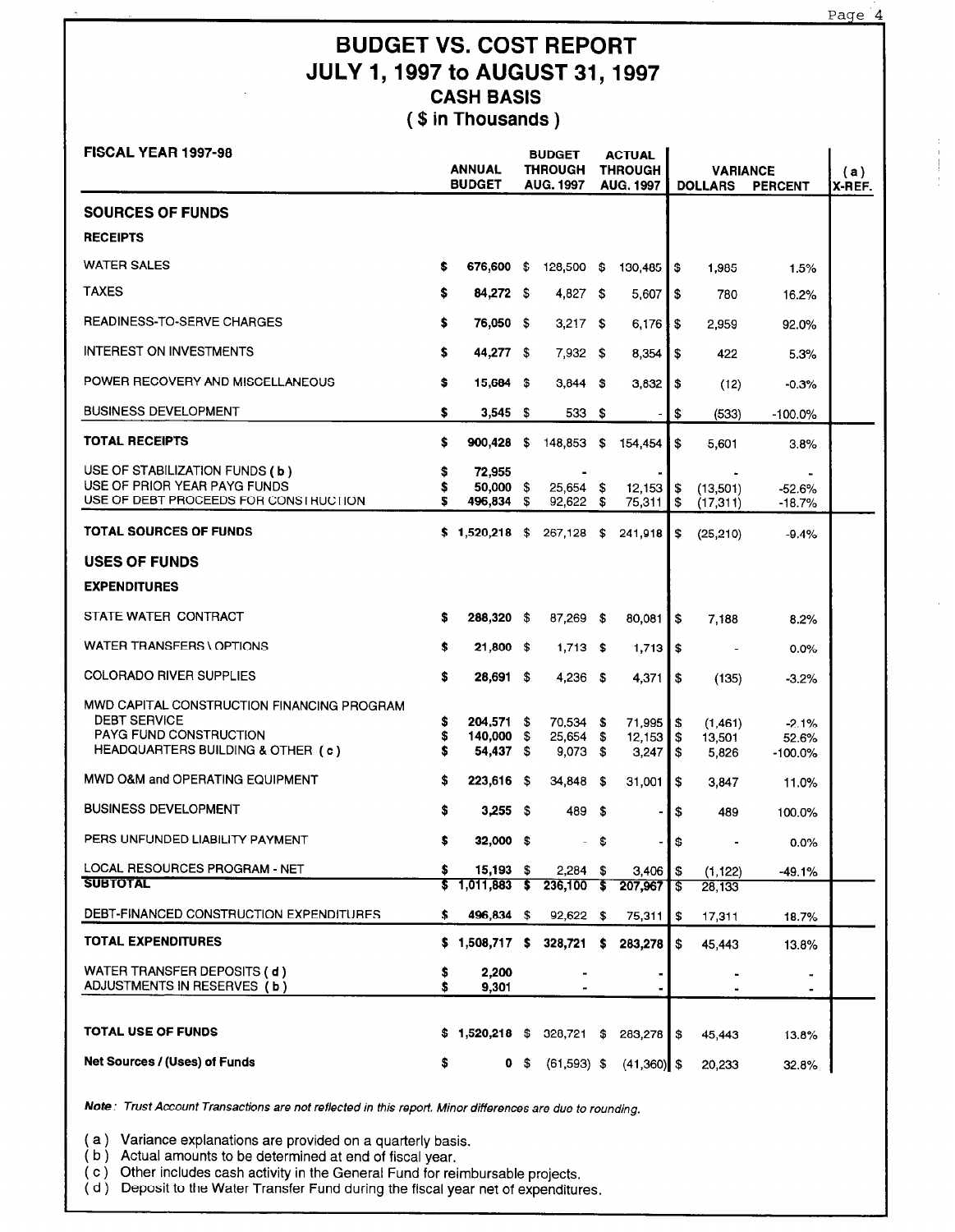#### STATEMENT OF RECEIPTS, DISBURSEMENTS, AND BALANC<br>JULY 1, 1997 THROUGH AUGUST 31, 1997 ( \$ In Thousar

|                                                   |                        |                                  |                                       | <b>DEBT</b>                    | <b>RATE</b>                          |                              | <b>REVOLVING</b>                    | <b>REVENUE BOND</b>                 | <b>COMMERCIAL</b>                        |                              |
|---------------------------------------------------|------------------------|----------------------------------|---------------------------------------|--------------------------------|--------------------------------------|------------------------------|-------------------------------------|-------------------------------------|------------------------------------------|------------------------------|
|                                                   | <b>TOTAL ALL FUNDS</b> | <b>OPERATING</b><br><b>FUNDS</b> | <b>STATE CONTRACT</b><br><b>FUNDS</b> | <b>SERVICE</b><br><b>FUNDS</b> | <b>STABILIZATION</b><br><b>FUNDS</b> | PAY-AS-YOU<br><b>GO FUND</b> | <b>CONSTRUCTION</b><br><b>FUNDS</b> | <b>CONSTRUCTION</b><br><b>FUNDS</b> | <b>PAPER NOTE</b><br><b>CONSTRUCTION</b> | <b>OTHER</b><br><b>FUNDS</b> |
| <b>CASH AND INVESTMENT</b>                        |                        |                                  |                                       |                                |                                      |                              |                                     |                                     |                                          |                              |
| <b>BALANCES - START OF PERIOD</b>                 | 1,197.542 \$<br>- 36   | 318,730 \$                       | 69,593                                | \$<br>126.161                  | -\$<br>200,000                       | - \$<br>159.118 \$           |                                     | 146,535 \$<br>- \$                  |                                          | \$<br>177,405                |
| <b>RECEIPTS</b>                                   |                        |                                  |                                       |                                |                                      |                              |                                     |                                     |                                          |                              |
| <b>Net Tax Collections</b>                        | 5,607                  | $\Omega$                         | 2,441                                 | 3,165                          | $\Omega$                             | $\Omega$                     | $\Omega$                            | $^{\circ}$                          | 0                                        | 0                            |
| <b>Water Sales</b>                                | 134,022                | 134,022                          | $\Omega$                              | $\Omega$                       | $\Omega$                             | 0                            |                                     | $\Omega$                            | $\Omega$                                 |                              |
| Readiness-To-Serve (WSC)                          | 6,176                  | 6,176                            | 0                                     | $\Omega$                       | n                                    | $^{\circ}$                   |                                     |                                     | ∩                                        |                              |
| <b>Power Recoveries</b>                           | 3,138                  | 3,138                            | 0                                     | 0                              | $\Omega$                             | $\Omega$                     |                                     | $\Omega$                            | $\Omega$                                 | $\Omega$                     |
| Interest on Investments                           | 17,174                 | 3,609                            | 781                                   | 788                            | 2,312                                | 836                          |                                     | 2,695                               | 581                                      | 5,571                        |
| <b>Debt Proceeds</b>                              | 100,000                | $\mathbf 0$                      | 0                                     | $\Omega$                       | $\Omega$                             | $\Omega$                     |                                     | $\mathbf 0$                         | 100,000                                  | $\Omega$                     |
| Reimbursements                                    | 6,936                  | 2,075                            | o                                     | 0                              | $\Omega$                             | 197                          | Ω                                   | 4,653                               | 10                                       | -0                           |
| <b>Other Collections</b>                          | 694                    | 694                              | o                                     | $\Omega$                       | $\Omega$                             | $\Omega$                     | $\Omega$                            | $\Omega$                            | $\mathbf 0$                              | $\Omega$                     |
| <b>TOTAL RECEIPTS</b>                             | 273,746                | 149,713                          | 3,223                                 | 3,954                          | 2.312                                | 1,033                        | 0                                   | 7,348                               | 100,592                                  | 5,571                        |
| <b>INTER-FUND TRANSACTIONS</b>                    |                        |                                  |                                       |                                |                                      |                              |                                     |                                     |                                          |                              |
| Inter-Fund Transfers                              | 0                      | (39, 466)                        | 19,000                                | 20,466                         | 7,420                                | $\mathbf 0$                  | 0                                   | 0                                   | $\mathbf 0$                              | (7, 420)                     |
| TOTAL INTER-FUND TRANSACTIONS                     | 0                      | (39, 466)                        | 19,000                                | 20,466                         | 7,420                                | $\mathbf 0$                  | 0                                   | 0                                   | $\mathbf 0$                              | (7, 420)                     |
| <b>DISBURSEMENTS - NET</b>                        |                        |                                  |                                       |                                |                                      |                              |                                     |                                     |                                          |                              |
| <b>Operations &amp; Maintenance</b>               | 37,368                 | 37,368                           | Ω                                     | 0                              | $\Omega$                             | $\Omega$                     | ο                                   | Ω                                   | Ω                                        |                              |
| <b>Operating Equipment</b>                        | 1,188                  | 1,188                            | $\Omega$                              | Ω                              | $\Omega$                             | $\Omega$                     |                                     |                                     | $\Omega$                                 |                              |
| <b>Operating Supplies Inventory</b>               | 108                    | 108                              | o                                     | $\Omega$                       |                                      |                              |                                     |                                     |                                          |                              |
| <b>Undistributed Payroll (Net)</b>                | 3.823                  | 3,823                            | o                                     |                                |                                      | $\Omega$                     |                                     |                                     |                                          |                              |
| Construction                                      | 96,925                 | 4,601                            |                                       |                                | Ω                                    | 12,350                       |                                     | 40,219                              | 39,755                                   |                              |
| <b>DWR</b> - Capital Payments                     | 56,931                 | $\Omega$                         | 56,931                                | n                              | Ω                                    | $\Omega$                     |                                     | Ω                                   | -C                                       |                              |
| DWR - Minimum O&M                                 | 17,846                 | 17,846                           | $\Omega$                              | $\Omega$                       | n                                    | $\Omega$                     |                                     | Λ                                   |                                          |                              |
| <b>Off Aqueduct Facilities</b>                    | 8,392                  | 4,173                            | 4,219                                 |                                |                                      |                              |                                     |                                     |                                          |                              |
| <b>CRA - Power</b><br><b>SWC - Variable Power</b> | 4,371<br>2,537         | 4,371                            | $\mathbf 0$<br>o                      |                                |                                      |                              |                                     |                                     |                                          |                              |
| <b>SWC - Credit</b>                               | (5,625)                | 2,537<br>(2,358)                 | (3,267)                               |                                |                                      |                              |                                     |                                     |                                          |                              |
| <b>DWR - Water Bank/Transfer/Options</b>          | 1,713                  | 1,713                            | n                                     |                                |                                      | O                            |                                     |                                     |                                          |                              |
| To MWDOC - Allen-McColloch Ppl                    | $\Omega$               | $\Omega$                         | n                                     |                                |                                      | $\Omega$                     |                                     |                                     |                                          |                              |
| Debt Service on MWD Bonds                         | 71,995                 | 0                                | 0                                     | 71,995                         | Ω                                    | $\Omega$                     |                                     |                                     |                                          |                              |
| Arbitrage Rebate Tax to IRS                       | $\circ$                | $\circ$                          | $\Omega$                              | $\mathbf 0$                    | 0                                    | 0                            | $\Omega$                            | o                                   | 0                                        | 0                            |
| Net Book Gain/Loss on Investment                  | (27)                   | (17)                             | $\Omega$                              | (2)                            | (7)                                  | $\Omega$                     | $\Omega$                            | Ō                                   | $\Omega$                                 | (1)                          |
| <b>TOTAL DISBURSEMENTS</b>                        | 297,544                | 75,352                           | 57,883                                | 71,993                         | (7)                                  | 12,350                       | $\Omega$                            | 40,219                              | 39,755                                   | (1)                          |
| TRANSFERS TO ESCROW BANK ACCOUNT                  |                        |                                  | o                                     | $\Omega$                       | $\mathbf 0$                          | $\Omega$                     | $\Omega$                            | O                                   | $\Omega$                                 | $^{\circ}$                   |
| TRUST ACCT TRANSACTIONS <net></net>               | (9,532)                | (8,934)                          | $\Omega$                              | (185)                          | $\Omega$                             | $\Omega$                     | $\Omega$                            | O                                   | $\Omega$                                 | (414)                        |
| <b>CASH AND INVESTMENT</b>                        |                        |                                  |                                       |                                |                                      |                              |                                     |                                     |                                          |                              |
| <b>BALANCES - END OF PERIOD</b>                   | $1,164,212$ \$<br>\$   | 344.691                          | 33,933<br>-\$                         | 78,403 \$<br>- \$              | 209,739                              | 147.801 \$<br>- \$           |                                     | \$<br>113,664 \$                    | 60,836<br>- \$                           | 175,144                      |

 $\mathcal{L}(\mathcal{L}(\mathcal{L}(\mathcal{L}(\mathcal{L}(\mathcal{L}(\mathcal{L}(\mathcal{L}(\mathcal{L}(\mathcal{L}(\mathcal{L}(\mathcal{L}(\mathcal{L}(\mathcal{L}(\mathcal{L}(\mathcal{L}(\mathcal{L}(\mathcal{L}(\mathcal{L}(\mathcal{L}(\mathcal{L}(\mathcal{L}(\mathcal{L}(\mathcal{L}(\mathcal{L}(\mathcal{L}(\mathcal{L}(\mathcal{L}(\mathcal{L}(\mathcal{L}(\mathcal{L}(\mathcal{L}(\mathcal{L}(\mathcal{L}(\mathcal{L}(\mathcal{L}(\mathcal{$ 

Note: Due to roundlng, detail and subtotals may not foot or crossfoot to subtotals and total.

 $\mathcal{A}^{\mathcal{A}}$ 

 $\sim 10^7$ 

Page  $\overline{u}$ 

 $\mathcal{A}^{\pm}$ 

 $\bar{\mathcal{A}}$ 

 $\mathbf{v}$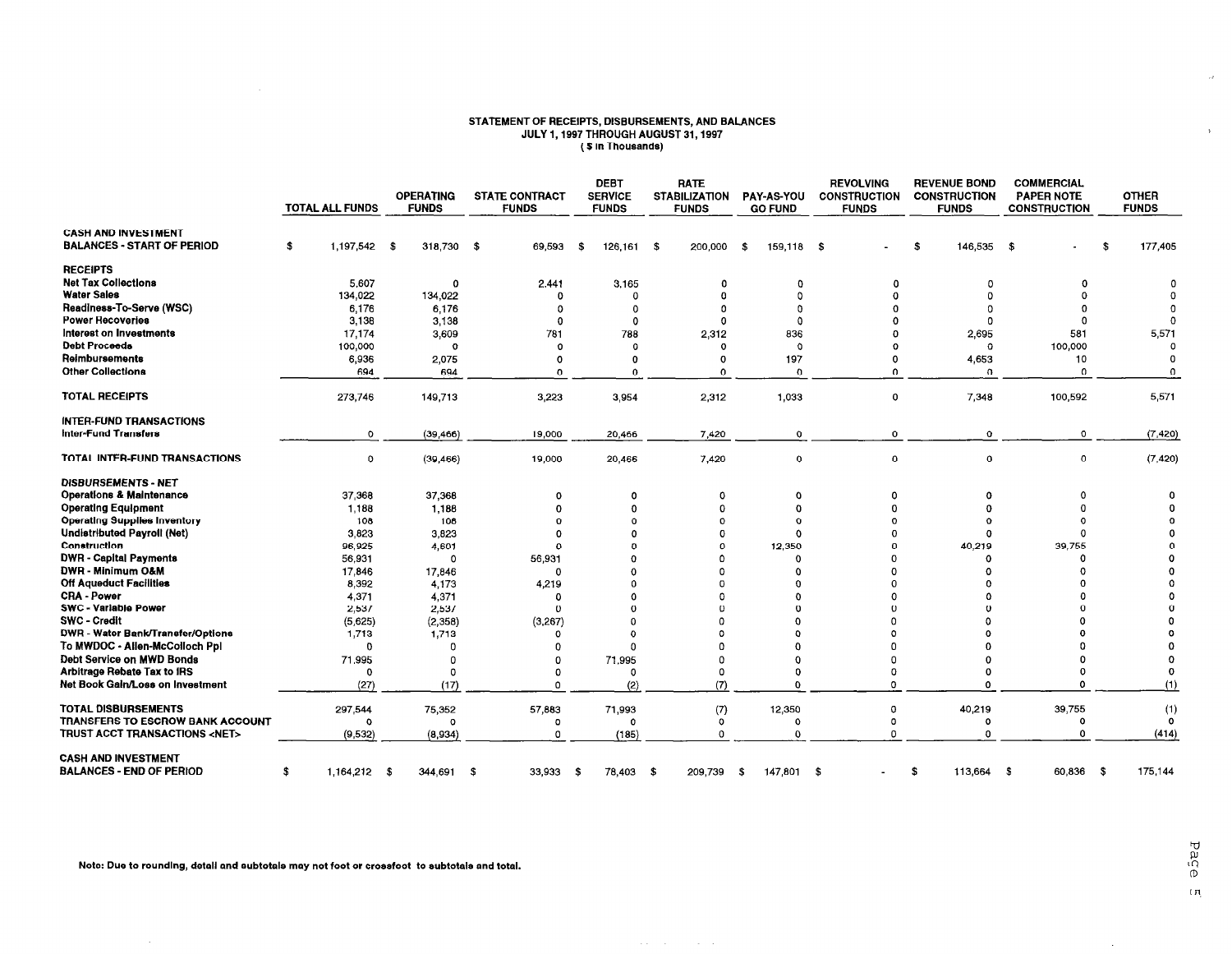### ASSETS ( \$ in Thousands)

| <b>CASH AND INVESTMENTS</b>                         |                 |
|-----------------------------------------------------|-----------------|
| Operating, Construction and Other                   | \$<br>1,014,266 |
| Held for Crossover Refunding Bonds                  | 138,166         |
| <b>Held for Future Desalination Facilities</b>      | 11,780          |
| <b>Total Cash and Investments</b>                   | 1,164,212       |
|                                                     |                 |
| <b>ACCOUNTS RECEIVABLE</b>                          |                 |
| <b>Tax Assessments</b>                              | 82,096          |
| <b>Annexation Charges</b>                           | 17,229          |
| <b>Water Sales</b>                                  | 144,408         |
| Readiness-To-Serve (WSC)                            | 70,830          |
| <b>Power Recoveries</b>                             | 1,614           |
| Interest Accrued on Investments                     | 17,834          |
| Notes Receivable                                    | 412             |
| Sundry                                              | (4.468)         |
| <b>Total Accounts Receivable</b>                    | 329,956         |
| <b>INVENTORIES</b>                                  | 17,811          |
| <b>OTHER ASSETS</b>                                 |                 |
| <b>Deferred Charges</b>                             | 285,897         |
| Feasibility Studies, Reimbursables, etc.            | 12,862          |
| Construction & Right of Way Deposits                | 3,111           |
|                                                     |                 |
| <b>Total Other Assets</b>                           | 301,870         |
| PROPERTY, PLANT AND EQUIPMENT                       |                 |
| Land, Easements & Right of Way                      | 429,302         |
| <b>Completed Features</b>                           | 1,951,700       |
| Work in Progress                                    | 1,859,673       |
| Less: Allowance for Depreciation                    | (520, 427)      |
|                                                     |                 |
| Total Comp. Features & WIP Net of Allow. for Depr.  | 3,290,946       |
| Preoperating Costs - Capitalized                    | 44,595          |
| Less: Portion Amortized                             | (19, 839)       |
|                                                     |                 |
| <b>Total Preoperating Costs Net of Amortization</b> | 24,756          |
| Participation Rights - State Fac.                   | 2,927,579       |
| Less: Portion Amortized                             | (1,416,687)     |
|                                                     |                 |
| Total State Fac. Partic. Rts Net of Amort.          | 1,510,893       |
| Participation Rights - Other Fac.                   | 163,480         |
| Less: Portion Amortized                             | (12, 451)       |
|                                                     |                 |
| Total Other Fac. Partic. Rts. Net of Amort.         | 151,029         |
| <b>Major Operating Equipment</b>                    | 90,296          |
| Less: Allowance for Depreciation                    | (65,089)        |
|                                                     |                 |
| Total Major Operating Equipment Net of Depr.        | 25,207          |
| <b>TOTAL ASSETS</b>                                 | \$<br>7,245,980 |

 $\hat{\boldsymbol{\theta}}$ 

 $\cdot$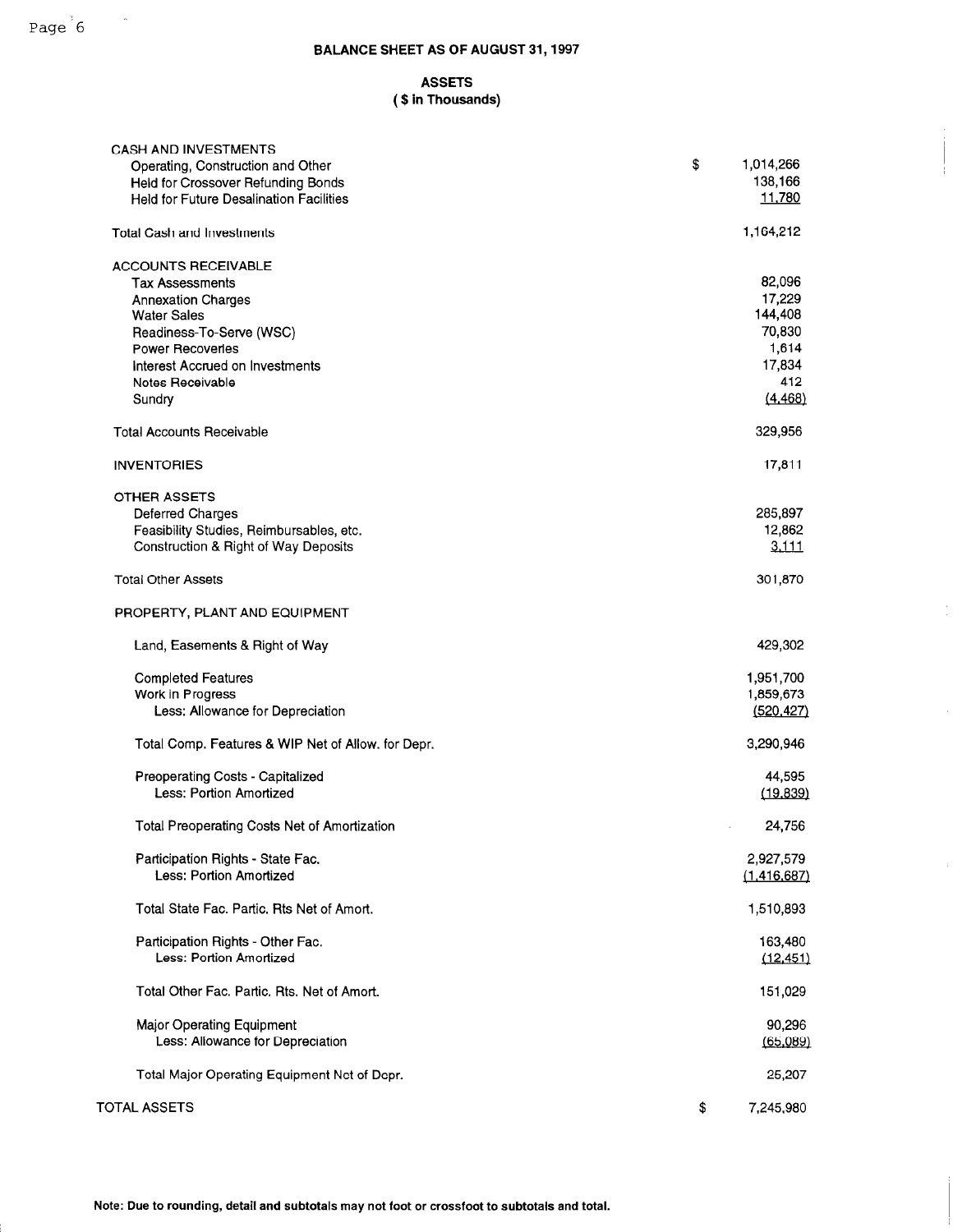$\frac{1}{\alpha}$ 

#### LIABILITIES AND EQUITY ( \$ in Thousands)

#### ACCOUNTS PAYABLE & ACCRUED EXPENSE

 $\hat{u}_\mathrm{eff}$ 

 $\sim$   $\sigma$ 

| <b>Commercial Paper Notes</b>                       | \$<br>300,000   |
|-----------------------------------------------------|-----------------|
| Matured Bonds & Coupon not                          |                 |
| <b>Presented for Payments</b>                       | 794             |
| Bond Int. Accrued but not Due                       | 37,183          |
| Accrued Prem. on Called Bonds                       | (65)            |
| <b>Total Bonds</b>                                  | 37,912          |
| <b>Participation Rights - State Facilities</b>      | 210,954         |
| State Variable and Minimum OMP&R                    | 199,710         |
| Services, Material, etc.                            | 22,171          |
| <b>Compensated Absences</b>                         | 23,656          |
| <b>Trust Funds</b>                                  | 25,085          |
| <b>Customer Deposits</b>                            | 10.049          |
| Total Accounts Payable & Accrued Expense            | 829,538         |
| <b>DEFERRED INCOME</b>                              |                 |
| Deferred Readiness-To-Serve (WSC)                   | 63,375          |
| <b>Deferred Water Sales</b>                         | 858             |
| Deferred Tax Levies - Current Year                  | 67,751          |
| PERS Employer's Credits                             | 17,144          |
| Deferred Interest                                   | 0               |
| Deferred Water Bank Sales                           | $\Omega$        |
| <b>Total Deferred Income</b>                        | 149,127         |
| LONG TERM OBLIGATIONS                               |                 |
| Bonds & Notes Payable:                              |                 |
| 1966/69 G.O. Bonds                                  | 396,065         |
| * G.O. Refunding Bonds.                             | 181,365         |
| Revenue Bonds                                       | 1,097,920       |
| * Revenue Refunding Bonds                           | 580,030         |
| <b>Crossover Refunding Bonds</b>                    | 138,085         |
|                                                     |                 |
| Total Bonds & Notes Payable                         | 2,393,465       |
| Other Long Term Obligations:                        |                 |
| Due to MWDOC - Allen-McColloch Pipeline             | 31,826          |
| <b>Unamortized Bond Premium</b>                     | 3,838           |
| <b>Unamortized Bond Discount</b>                    | (43,908)        |
| Employees' Deferred Compensation Payable            | 34,691          |
| <b>Obligation for Off-Aqueduct Power Facilities</b> | 126,760         |
| Interest to Be Rebated to IRS                       | 737             |
| Obligation for Iron Mountain Landfill Closure       | 1.945           |
| Total Other Long Term Obligations                   | 155,889         |
| <b>EQUITY</b>                                       |                 |
|                                                     |                 |
| Contributions                                       | 35,880          |
| <b>Annexation Commitments</b>                       | 375,154         |
| <b>Other Retained Earnings</b>                      | 3,217,455       |
| <b>Estimated Income</b>                             | 89,472          |
| <b>Total Equity</b>                                 | 3,717,962       |
| TOTAL LIABILITIES AND EQUITY                        |                 |
|                                                     | \$<br>7,245,980 |
|                                                     |                 |

\* Net of Deferred Loss on Early Retirement of Debt. \$2,610 & \$20,015 respectively.

Note: Due to rounding, detail and subtotals may not foot or crossfoot to subtotals and total.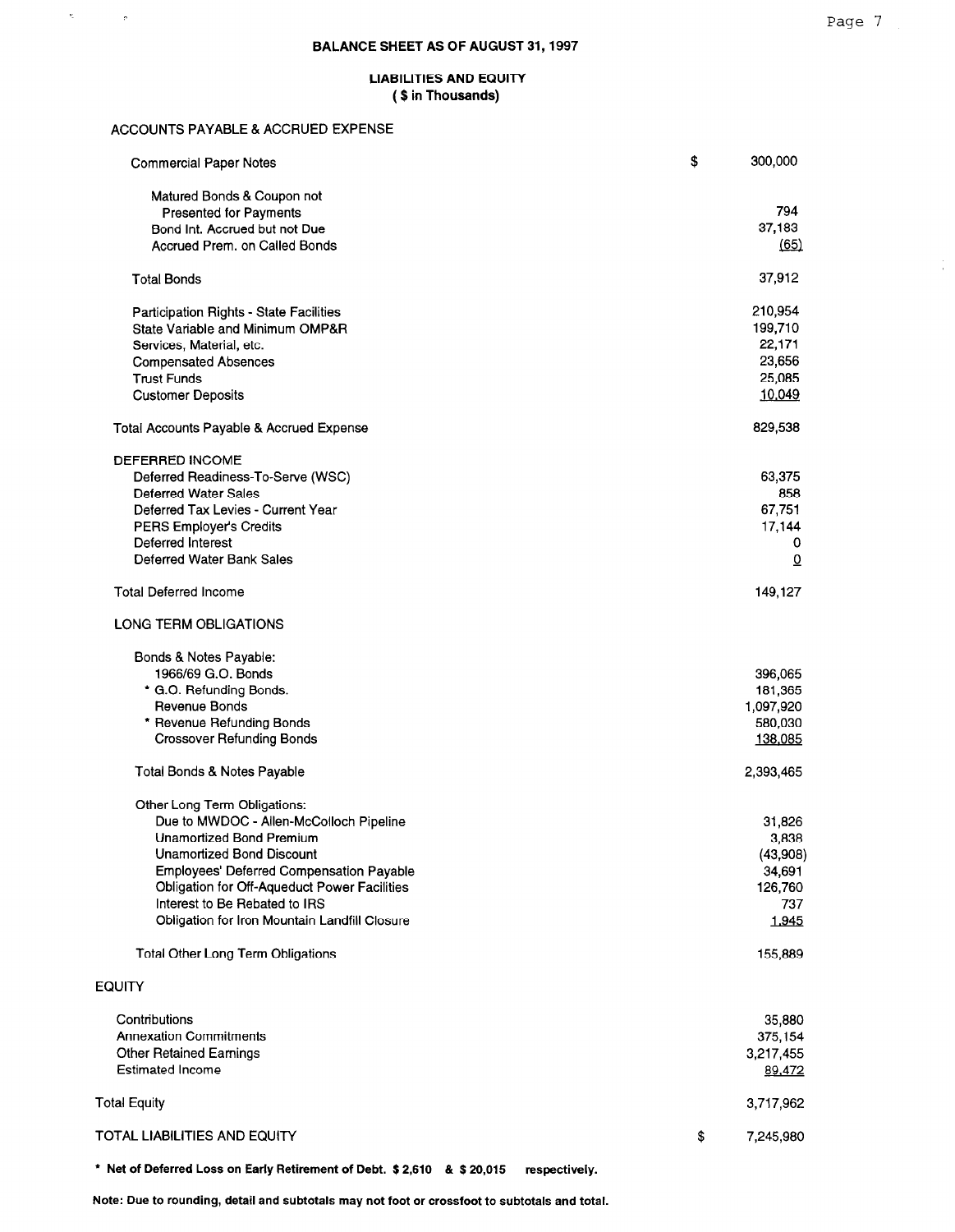## STATEMENT OF OPERATIONS

### FISCAL YEAR THROUGH AUGUST 31,1997 (\$, Acre Feet, and kWh in Thousands)

 $\hat{\mathbf{v}}$ 

 $\mathcal{L}$ 

## GROSS OPERATING INCOME

| <b>Water Sales:</b>                                     | <b>Acre Feet</b> |               |                 |
|---------------------------------------------------------|------------------|---------------|-----------------|
| Treated                                                 | 264              | \$<br>111,650 |                 |
| Untreated                                               | 101              | 32,347        |                 |
| <b>Reclaimed Water</b>                                  | 11               | 2,938         |                 |
|                                                         | 377              | 146,935       |                 |
| Readiness-To-Serve (WSC)                                |                  | 10,264        |                 |
| <b>Connection Maintenance Charge</b>                    |                  | 489           |                 |
| <b>Power Recoveries</b><br>65,031 kWh )                 |                  | 2,998         | \$<br>160,687   |
|                                                         |                  |               |                 |
| <b>OPERATION AND MAINTENANCE</b>                        |                  |               |                 |
| Operations                                              |                  | 33,823        |                 |
| <b>Power and Water Costs</b>                            |                  |               |                 |
|                                                         |                  | 35,212        | 69,035          |
|                                                         |                  |               |                 |
| Operating Income before Amort. & Depr.                  |                  |               | 91,652          |
|                                                         |                  |               |                 |
| Amort. of Participation Rights                          |                  | 11,422        |                 |
| Depreciation, Plant                                     |                  | 5,296         | 16,718          |
|                                                         |                  |               |                 |
| Operating Income                                        |                  |               | 74,934          |
|                                                         |                  |               |                 |
| <b>OTHER INCOME</b>                                     |                  |               |                 |
| <b>Net Tax Revenues</b>                                 |                  | 13,355        |                 |
| Interest Earned on Investments                          |                  | 11,597        |                 |
| <b>Current Interest Levies - Annexation Commitments</b> |                  | 192           |                 |
| <b>Property Rentals</b>                                 |                  | 208           |                 |
| <b>Gain on Land Sales</b>                               |                  |               |                 |
|                                                         |                  |               |                 |
| Earnings on Escrow Accounts                             |                  |               |                 |
| <b>Sundry Revenues</b>                                  |                  | 214           | 25,566          |
|                                                         |                  |               |                 |
| <b>INTEREST AND OTHER EXPENSE</b>                       |                  |               |                 |
| <b>Bond Interest Expense</b>                            |                  | 13,742        |                 |
| Adjustment for OAPF obligation                          |                  |               |                 |
| <b>Arbitrage Rebate Tax</b>                             |                  |               |                 |
| <b>Sundry Expense</b>                                   |                  | 15            | 13,757          |
|                                                         |                  |               |                 |
| Income before Annex Inc. & Prior Years' Adjust          |                  |               | 86,743          |
|                                                         |                  |               |                 |
| <b>ANNEXATION INCOME</b>                                |                  |               |                 |
| Levies for Uncapitalized Annexation - Principal         |                  |               |                 |
| <b>New Annexations - Principal</b>                      |                  |               |                 |
|                                                         |                  |               |                 |
| ADJUSTMENTS OF PRIOR YEARS' POWER AND WATER COSTS       |                  |               | 2,729           |
|                                                         |                  |               |                 |
| MEMBER AGENCY DISTRIBUTIONS                             |                  |               |                 |
|                                                         |                  |               |                 |
| <b>NET INCOME</b>                                       |                  |               | \$<br>89,472    |
|                                                         |                  |               |                 |
| RETAINED EARNINGS AT START OF YEAR                      |                  |               | \$<br>3,592,609 |
| <b>RETAINED EARNINGS TO DATE</b>                        |                  |               | \$<br>3,682,082 |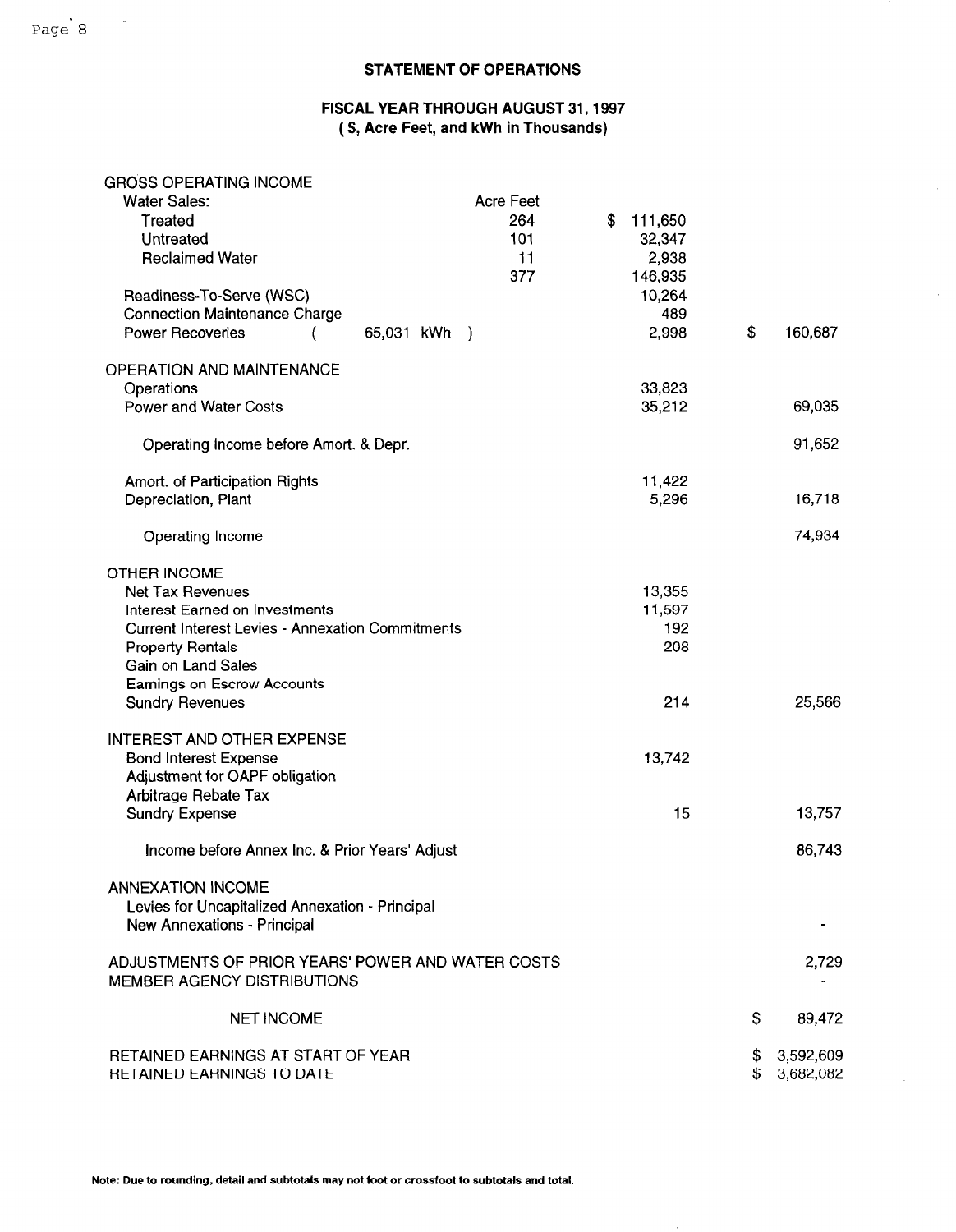#### STATEMENT OF OPERATIONS

### FISCAL YEAR THROUGH AUGUST 31,1996 (\$, Acre Feet, and kWh in Thousands)

#### GROSS OPERATING INCOME

 $\omega_{\rm{max}}$ 

 $\frac{1}{\sqrt{2}}$ 

| <b>Water Sales:</b>                                     | <b>Acre Feet</b> |               |                 |
|---------------------------------------------------------|------------------|---------------|-----------------|
| Treated                                                 | 267              | \$<br>111,285 |                 |
| Untreated                                               | 84               | 27,275        |                 |
|                                                         |                  |               |                 |
| <b>Reclaimed Water</b>                                  | 10               | 2,281         |                 |
|                                                         | 361              | 140,841       |                 |
| Readiness-To-Serve (WSC)                                |                  | 8,661         |                 |
| <b>Connection Maintenance Charge</b>                    |                  | 473           |                 |
| <b>Power Recoveries</b><br>(75,289 kWh)                 |                  | 3,534         | \$<br>153,509   |
| <b>OPERATION AND MAINTENANCE</b>                        |                  |               |                 |
| Operations                                              |                  | 31,587        |                 |
| <b>Power and Water Costs</b>                            |                  | 25,998        | 57,585          |
|                                                         |                  |               |                 |
| Operating Income before Amort. & Depr.                  |                  |               | 95,924          |
| Amort. of Participation Rights                          |                  | 13,636        |                 |
| Depreciation, Plant                                     |                  | 4,604         | 18,240          |
|                                                         |                  |               |                 |
| Operating Income                                        |                  |               | 77,684          |
| <b>OTHER INCOME</b>                                     |                  |               |                 |
| <b>Net Tax Revenues</b>                                 |                  | 12,939        |                 |
| <b>Interest Earned on Investments</b>                   |                  | 10,969        |                 |
| <b>Current Interest Levies - Annexation Commitments</b> |                  | 217           |                 |
| <b>Property Rentals</b>                                 |                  | 41            |                 |
| <b>Gain on Land Sales</b>                               |                  |               |                 |
| <b>Earnings on Escrow Accounts</b>                      |                  |               |                 |
| <b>Sundry Revenues</b>                                  |                  | 93            | 24,259          |
|                                                         |                  |               |                 |
| <b>INTEREST AND OTHER EXPENSE</b>                       |                  |               |                 |
| <b>Bond Interest Expense</b>                            |                  | 9,611         |                 |
| Adjustment for OAPF obligation                          |                  |               |                 |
| Arbitrage Rebate Tax                                    |                  |               |                 |
| <b>Sundry Expense</b>                                   |                  | (37)          | 9,574           |
| Income before Annex Inc. & Prior Years' Adjust          |                  |               | 92,370          |
| <b>ANNEXATION INCOME</b>                                |                  |               |                 |
| Levies for Uncapitalized Annexation - Principal         |                  |               |                 |
|                                                         |                  |               |                 |
| New Annexations - Principal                             |                  | 26            | 26              |
| ADJUSTMENTS OF PRIOR YEARS' POWER AND WATER COSTS       |                  |               | 5,004           |
| <b>NET INCOME</b>                                       |                  |               | \$<br>97,400    |
| RETAINED EARNINGS AT START OF YEAR                      |                  |               | \$<br>3,327,507 |
| RETAINED EARNINGS TO DATE                               |                  |               |                 |
|                                                         |                  |               | 3,424,906       |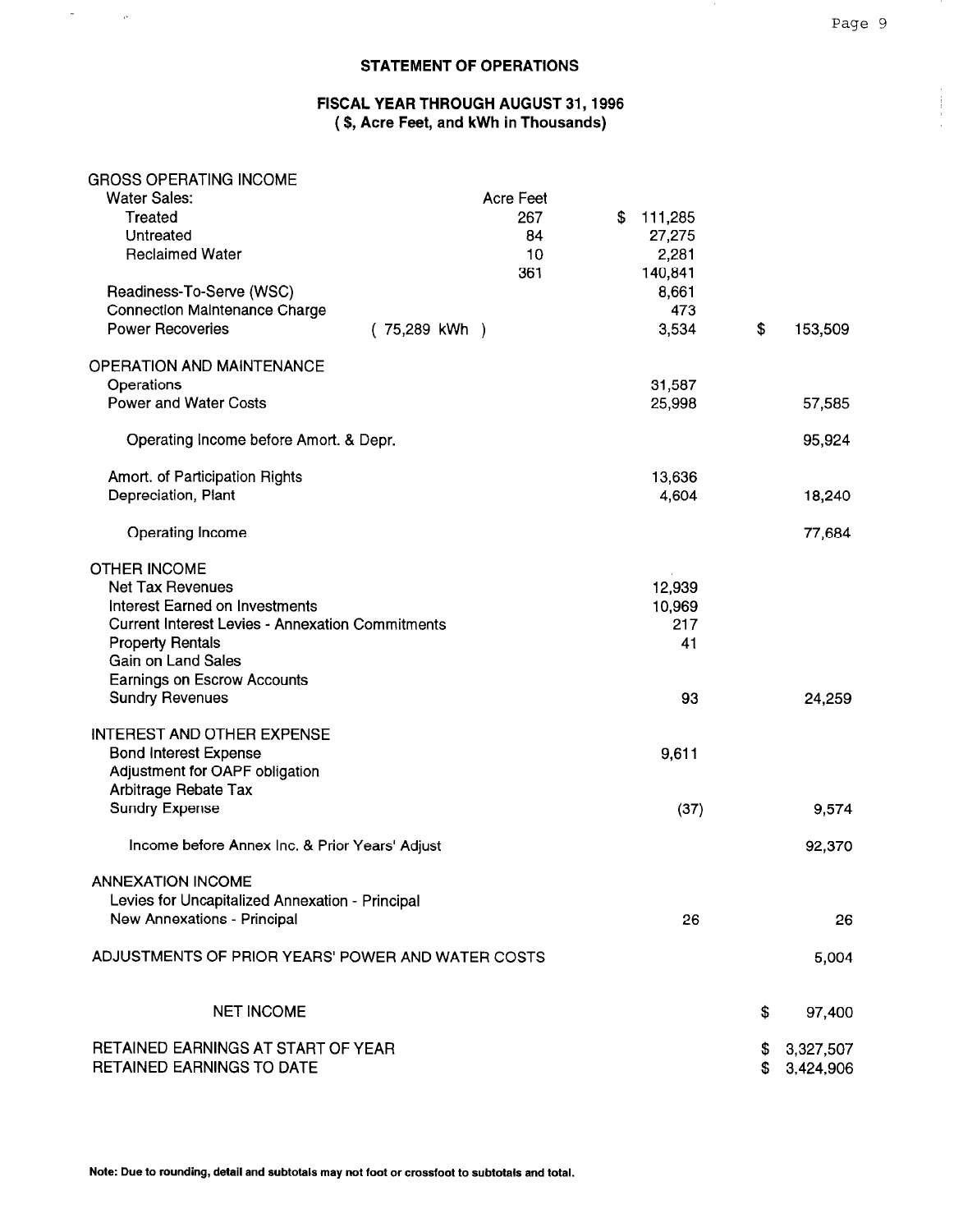## THE METROPOLITAN WATER DISTRICT OF SOUTHERN CALIFORNIA PROJECTED AND ACTUAL CONSTRUCTION COSTS (BASED ON FINAL 1997 -1998 BUDGET FORECAST)

AUGUST 1997

| N PROJECTED COSTS THROUGH 2010 ESCALATED AT 5%: TOTAL PROGRAM | \$3,906.6 |
|---------------------------------------------------------------|-----------|
| $\boxtimes$ EXPENDITURES TO DATE (F/Y 1997-98)                | 90.7      |
| APPROPRIATIONS APPROVED TO DATE (F/Y 1997-98)                 | 47.5      |



FISCAL YEAR ENDING JUNE 30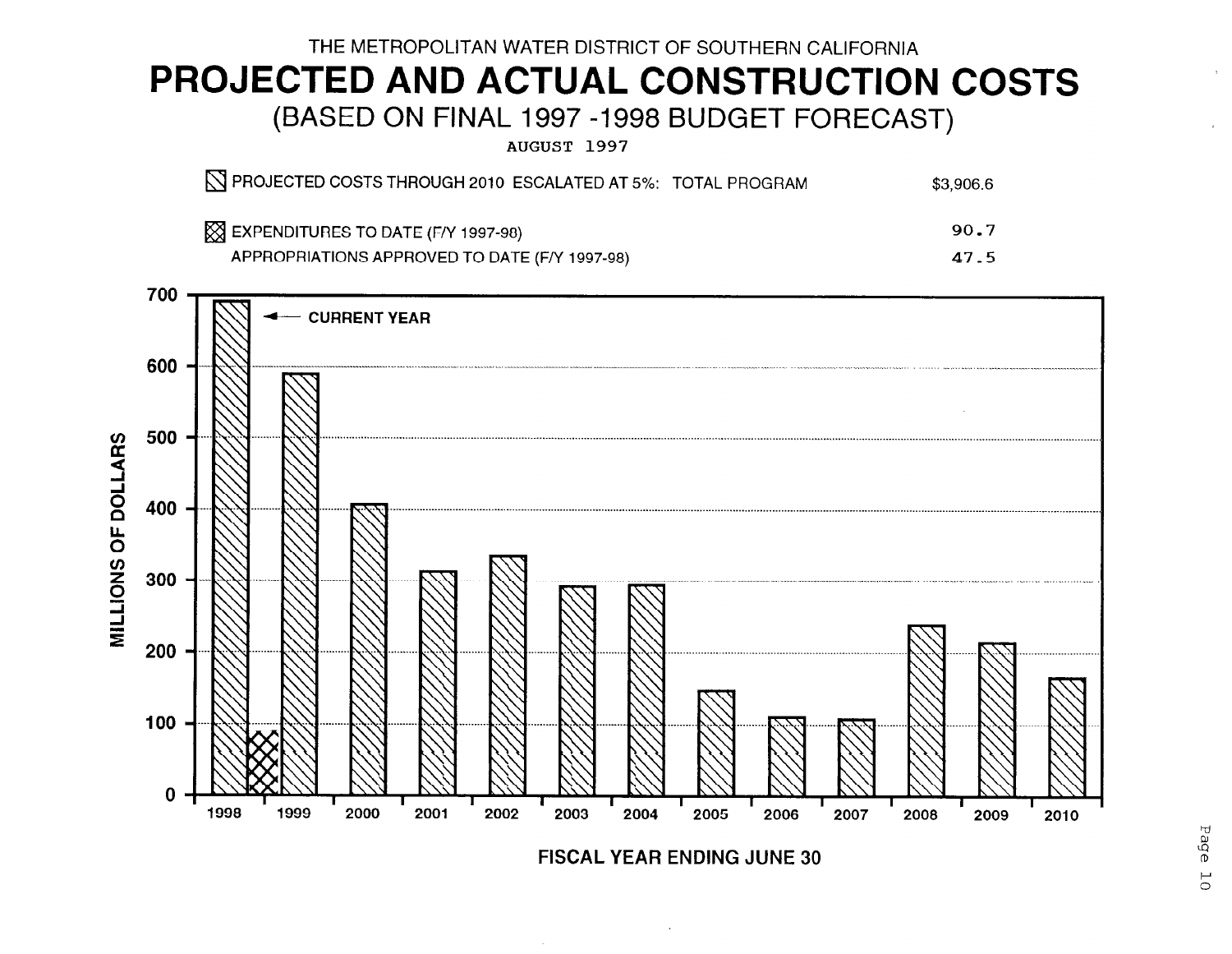## THE METROPOLITAN WATER DISTRICT OF SOUTHERN CALIFORNIA PROJECTED FIXED SWC CHARGES THROUGH 2035

|    | )TAL                          | 9.702   |
|----|-------------------------------|---------|
|    | EAST BRANCH ENLARGEMENT       | 915     |
| М  | <b>REVENUE BOND SURCHARGE</b> | 786     |
| ÞЗ | STORAGE & CONSERVATION        | 1,808   |
|    | OFF-AQUEDUCT                  | 1.218   |
|    | <b>TRANSPORTATION</b>         | \$4,827 |

\* FROM ATTACHMENT 3, DEPARTMENT OF WATER RESOURCES INVOICE DATED JULY 1,1997. ALL AMOUNTS IN 1997 DOLLARS. AMOUNT CHARGES ARE BASED ON ORIGINAL ENTITLEMENT OF 2,011,500 AF FOR 1998 - 2035.

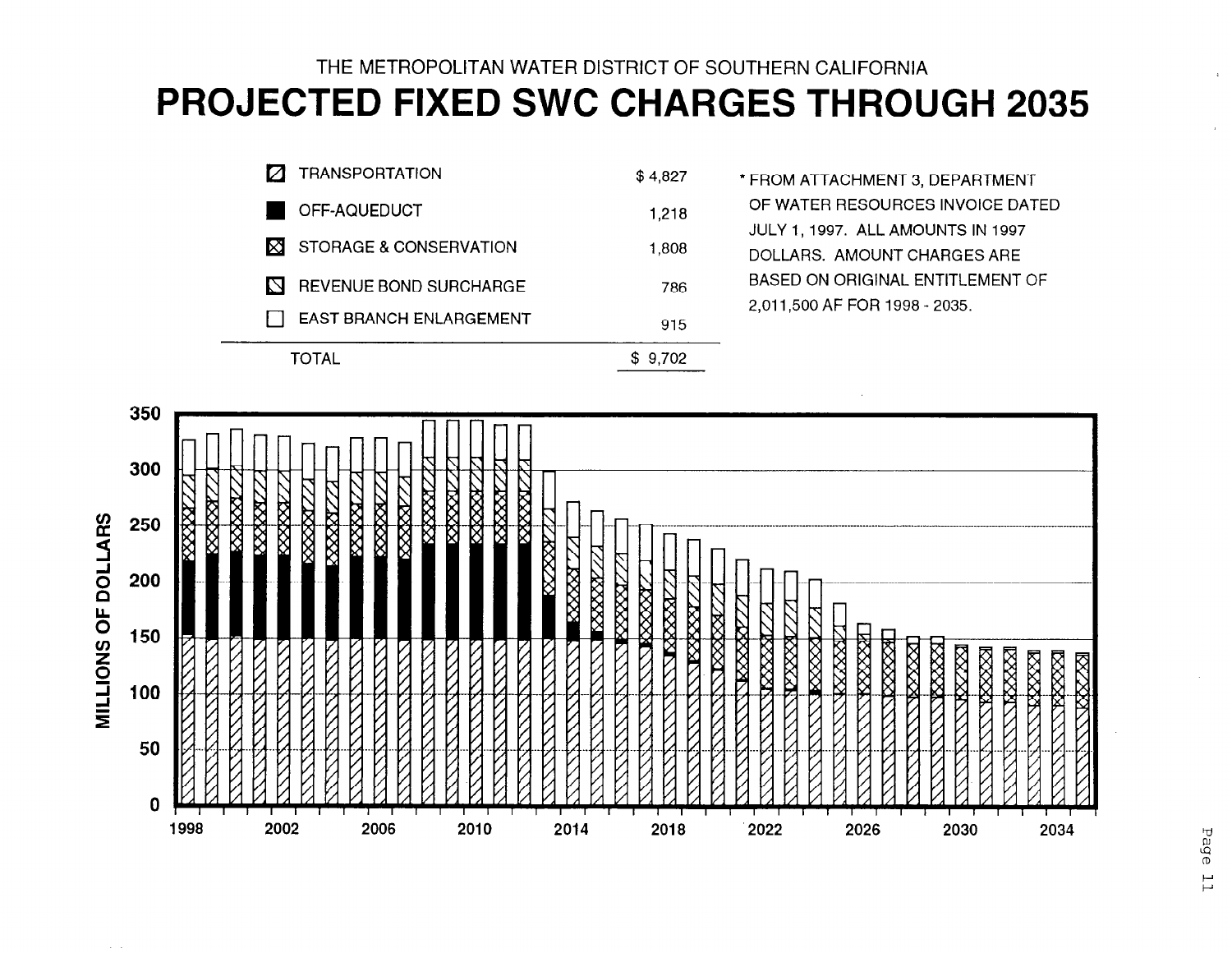## THE METROPOLITAN WATER DISTRICT OF SOUTHERN CALIFORNIA HISTORICAL CONSTRUCTION EXPENDITURES

from 7-1-66 through 6-30-97



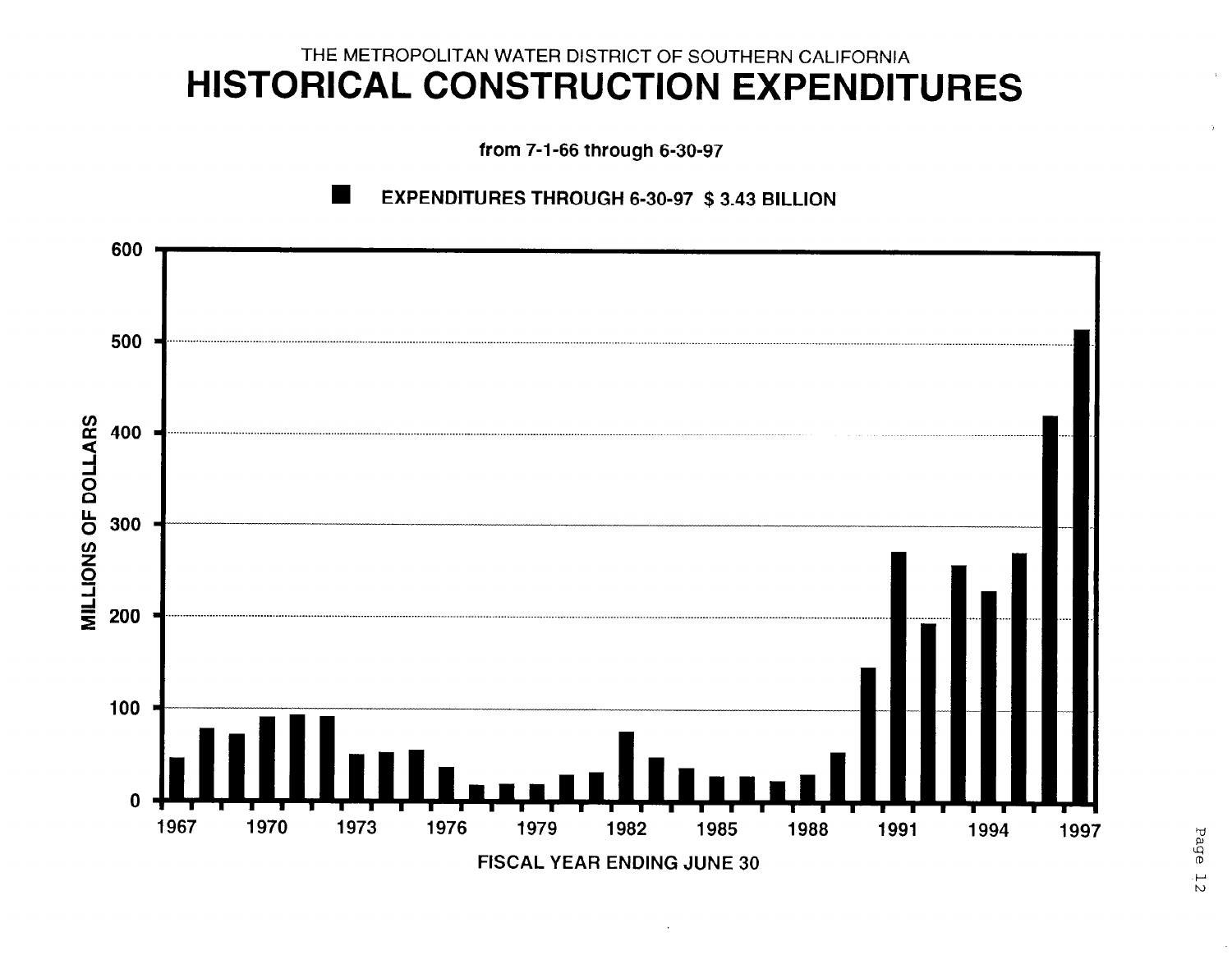

To:

MWD METROPOLITAN WATER DISTRICT OF SOUTHERN CALIFORNIA

September 12, 1997

Board of Directors

General Counsel

From: Review as to Eligibility of Securities Invested in by the Treasurer Subject: for the Month of August 1997

> Pursuant to Sections 2741(a) and 5101(b)(5) of the Administrative Code, this office has examined the Treasurer's Monthly Report to the Board for the month of August 1997 covering the investment of securities for that period. The reported forms of investment are within the eligible group of securities authorized by Section 5101(b)(2) of the Administrative Code, and as of the end of the month are within the percentage constraints specified in that section.

N. Gregory Taylor

SBB:mg<br>#6273

cc: J. R. Wodraska J. K. WOULAS L. H. Becker D. I. Furukawa<br>R. N. Marumoto

 $\hat{\boldsymbol{\theta}}$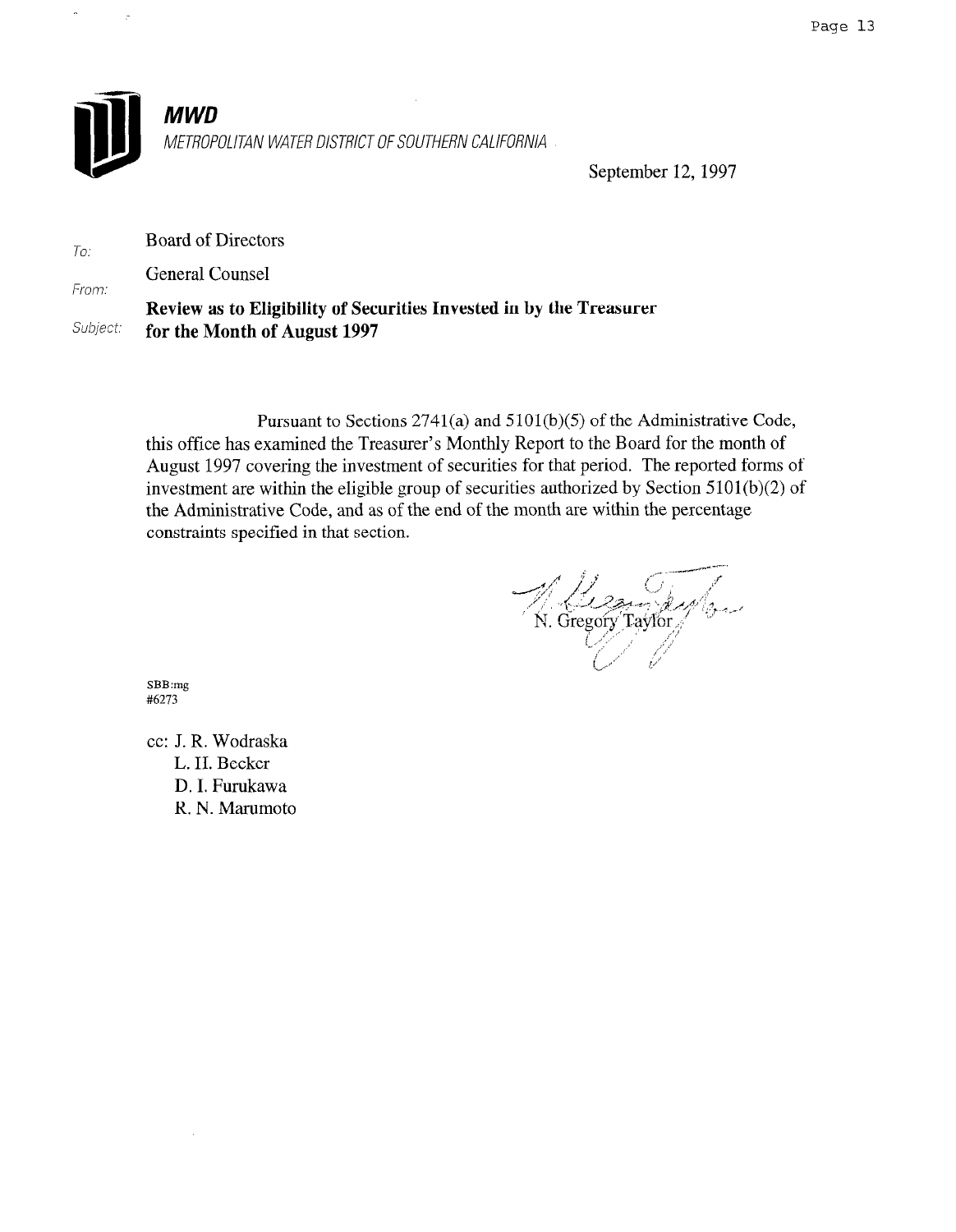$\mathbb{R}$ 



To: General Manager

From: Treasurer

 $\ddot{\zeta}$ 

Subject: Treasurer's Monthly Report - August 1997

This letter transmits a summary report of investments and cash balances and yield comparisons for the end of the current month. A detail report of investments is filed each month with the Executive Secretary. These reports are required by Section 5 114 of the MWD Administrative Code. All of the investments comply with Chapter 5101 of the MWD Administrative Code and the Investment Policy dated June 10, 1997.

## Interest Earnings

| Portfolio | 1 Year        |             | Fiscal Year  | Weighted Average |
|-----------|---------------|-------------|--------------|------------------|
| Yield     | Treasury Bill | Month       | to Date      | Days to Maturity |
| 6.08%     | 5.56%         | \$5,208,000 | \$10,698,000 | 467              |

| <b>Operating Funds</b>                                                                      | Book Value<br>349,748,000<br>\$                        | Market Value                     | Excess of<br>Market Over Cost |
|---------------------------------------------------------------------------------------------|--------------------------------------------------------|----------------------------------|-------------------------------|
| <b>State Water Contract Fund</b><br>Debt Service Funds<br>Rate Stabilization Funds<br>Total | 33,933,000<br>78,362,000<br>209,737,000<br>671,780,000 | \$673,125,000                    |                               |
| Construction and Trust Funds                                                                | \$359,168,000<br>\$1,030,948,000                       | \$364,176,000<br>\$1,037,301,000 | \$6,353,000.00                |

Roger N. Mercessot

RNM:yc

Attachments

 $\alpha$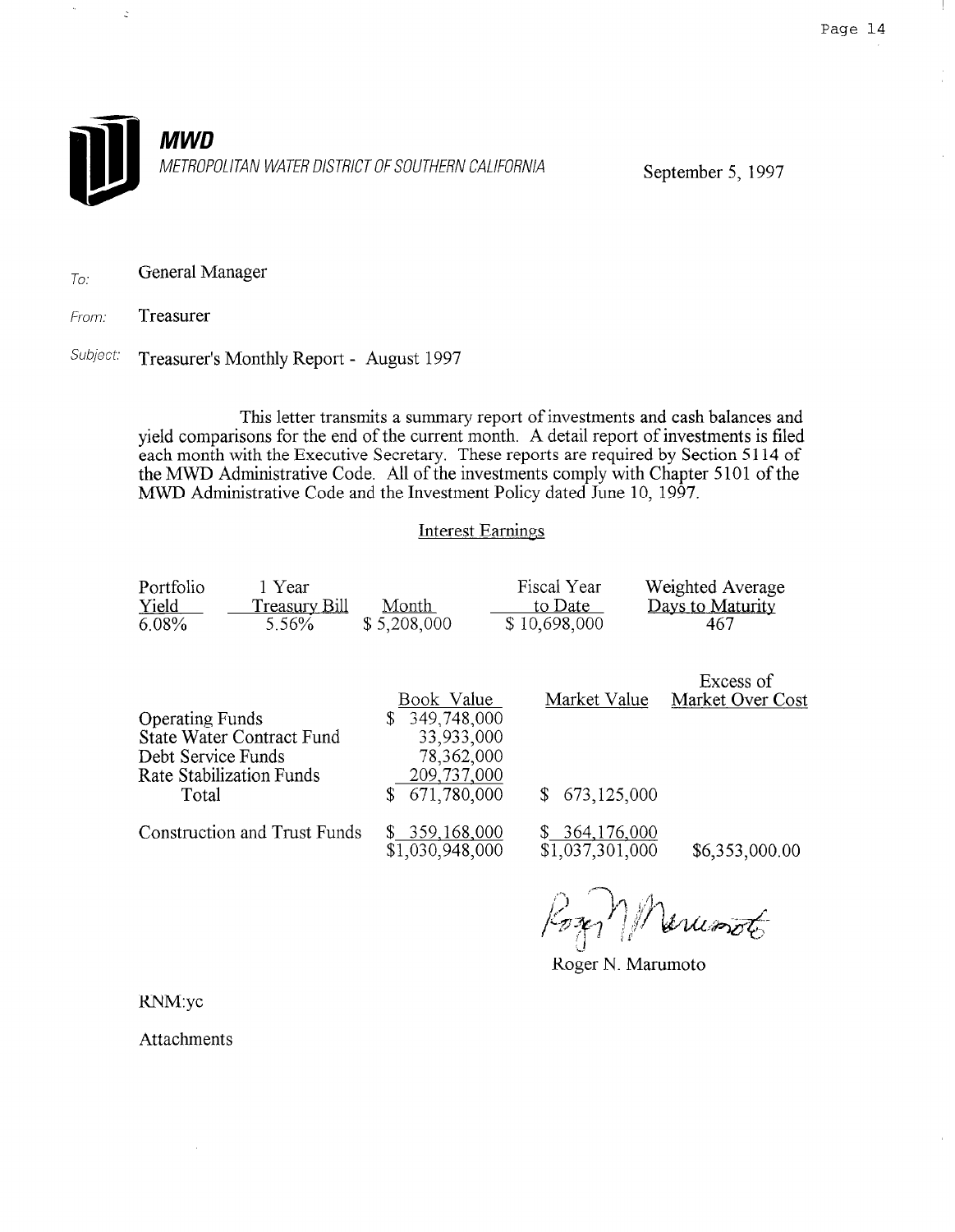$\frac{1}{2}$ 

### THE METROPOLITAN WATER DISTRICT OF SOUTHERN CALIFORNIA

| <b>SECURITIES:</b>                                  |                        |                                                                                                   |                                                     |                                                                                                                                                                                                                                                                                                                       |                         |      | % of Portfolio |
|-----------------------------------------------------|------------------------|---------------------------------------------------------------------------------------------------|-----------------------------------------------------|-----------------------------------------------------------------------------------------------------------------------------------------------------------------------------------------------------------------------------------------------------------------------------------------------------------------------|-------------------------|------|----------------|
|                                                     | <b>BALANCE</b>         | <b>PURCHASES</b>                                                                                  | <b>SALES</b>                                        | <b>MATURITIES</b>                                                                                                                                                                                                                                                                                                     | <b>BALANCE</b>          |      | ACT. CODE      |
| <b>U.S. TREASURY</b>                                |                        |                                                                                                   |                                                     | $\frac{1}{2}$ $\frac{1}{3}$ $\frac{1}{400}$ $\frac{1}{2}$ $\frac{1}{2}$ $\frac{1}{2}$ $\frac{1}{2}$ $\frac{1}{2}$ $\frac{1}{2}$ $\frac{1}{2}$ $\frac{1}{2}$ $\frac{1}{2}$ $\frac{1}{2}$ $\frac{1}{2}$ $\frac{1}{2}$ $\frac{1}{2}$ $\frac{1}{2}$ $\frac{1}{2}$ $\frac{1}{2}$ $\frac{1}{2}$ $\frac{1}{2}$ $\frac{1}{2}$ |                         | 14.3 | 100            |
| <b>U.S. GUARANTEES-GNMA'S</b>                       |                        |                                                                                                   |                                                     | $\frac{1}{2}$ \$9,922 and $\frac{1}{2}$ \$376. And $\frac{1}{2}$ is a $\frac{1}{2}$ \$121 and \$10,177                                                                                                                                                                                                                |                         | 1.0  | 100            |
| FEDERAL AGENCIES                                    |                        | <b>891,270</b> 811,489                                                                            |                                                     | \$10,013                                                                                                                                                                                                                                                                                                              | \$92,746                | 9.0  | 50             |
| REPURCHASE AGREEMENTS                               |                        |                                                                                                   |                                                     | $$226,000$ $$3,071,324$ $$3,071,324$ $$3,172,324$ $$125,000$                                                                                                                                                                                                                                                          |                         | 12.1 | 50             |
| BANKERS' ACCEPTANCES                                |                        |                                                                                                   |                                                     | $$130,358$ $$48,282$ $$109,144$ $$69,496$                                                                                                                                                                                                                                                                             |                         | 6.7  | 40             |
| COMMERCIAL PAPER                                    |                        |                                                                                                   |                                                     | $\frac{1}{2}$ \$103,407. \$1,070,116 $\frac{1}{2}$ \$1.070,116 $\frac{1}{2}$ \$900,008 \$1,890,008 \$1,8273,515                                                                                                                                                                                                       |                         | 26.6 | 30             |
| NEGOTIABLE CERTIFICATES<br>OF DEPOSIT               |                        |                                                                                                   |                                                     | $\frac{1}{2}$ \$74,001 = \$111,002 = $\frac{1}{2}$ = $\frac{1}{2}$ = $\frac{1}{2}$ \$103,002 = $\frac{1}{2}$ = \$79,001                                                                                                                                                                                               |                         | 7.7  | 20             |
| <b>SHARES OF BENEFICIAL</b><br><b>INTEREST</b>      |                        |                                                                                                   |                                                     | "我们看到我们的话,你们就会把我们的人,你们一些小孩。\$0。                                                                                                                                                                                                                                                                                       |                         | 0.0  | 15             |
| <b>LOCAL AGENCY INVESTMENT</b><br>FUND - CALIFORNIA |                        |                                                                                                   |                                                     |                                                                                                                                                                                                                                                                                                                       | $$121,931$ 11.8         |      |                |
| MEDIUM TERM NOTES                                   |                        | $$70,389$ and $$7,277$ is in the state $$7,277$ is in the state $$7,277$ is in the state $$7,277$ |                                                     | \$8,538                                                                                                                                                                                                                                                                                                               | \$69,128                | 6.7  | 20             |
| ASSET-BACKED SECURITIES                             | $\frac{1}{2}$ \$40,711 | $$1,808$ and $$1,808$                                                                             |                                                     | \$1,300                                                                                                                                                                                                                                                                                                               | \$41,219<br>$\sim 10^6$ | 4.0  | 10             |
| MUNICIPAL BONDS                                     | $\sim 1.502$           |                                                                                                   | $\mathcal{F}_1$ , $\mathcal{F}_2$ , $\mathcal{F}_3$ | \$5 <sup>2</sup>                                                                                                                                                                                                                                                                                                      | \$1,497                 | 0.1  |                |
| <b>SUBTOTAL</b>                                     | \$1,029,891            | \$4,321,674                                                                                       | \$0                                                 | \$4,320,617                                                                                                                                                                                                                                                                                                           | $$1,030,948$   100.0    |      |                |
|                                                     |                        |                                                                                                   |                                                     |                                                                                                                                                                                                                                                                                                                       |                         |      |                |
| CASH:                                               |                        |                                                                                                   |                                                     |                                                                                                                                                                                                                                                                                                                       |                         |      |                |
| DEMAND ACCOUNTS                                     |                        |                                                                                                   |                                                     | A. (431,458 . ) 14 30 \$451 \$\$\$\$\$   15 . Health 11 . John And Lands 1909.                                                                                                                                                                                                                                        |                         |      |                |
| PETTY CASH                                          |                        |                                                                                                   |                                                     | addition \$10 succession of the hand to the control of the consequence of \$10.                                                                                                                                                                                                                                       |                         |      | (A)            |
| LESS OVERNIGHT INVEST.                              |                        | $\frac{1}{2}$ (\$4,015) <sup>4</sup> $\frac{1}{2}$ (\$2,806) <sup>2</sup> (\$2                    |                                                     | 1013년 3월                                                                                                                                                                                                                                                                                                              | $$(\$6,821)$            |      | (B)            |
| <b>SUBTOTAL</b>                                     | (\$2,547)              | $(\$2,355)$                                                                                       | \$0                                                 | \$0                                                                                                                                                                                                                                                                                                                   | ( \$4,902)              |      |                |
| <b>TOTAL</b>                                        | \$1,027,344            | \$4,319,319                                                                                       | \$0                                                 | \$4,320,617                                                                                                                                                                                                                                                                                                           | \$1,026,046             |      |                |

## Summary Report of Investment Activity & Status of Cash for the Month Ending August 1997 (Shown at Book Value and \$ in Thousands)

A) Petty Cash, \$10,000

 $\bar{\phantom{a}}$ 

 $\ddot{\zeta}$ 

B) Includes investment of outstanding checks.

Note: Sales and Purchases may contain internal transfers.

Note: Excludes \$138,166,604 in cash and securites held in escrow for the District's crossover refunding bonds.